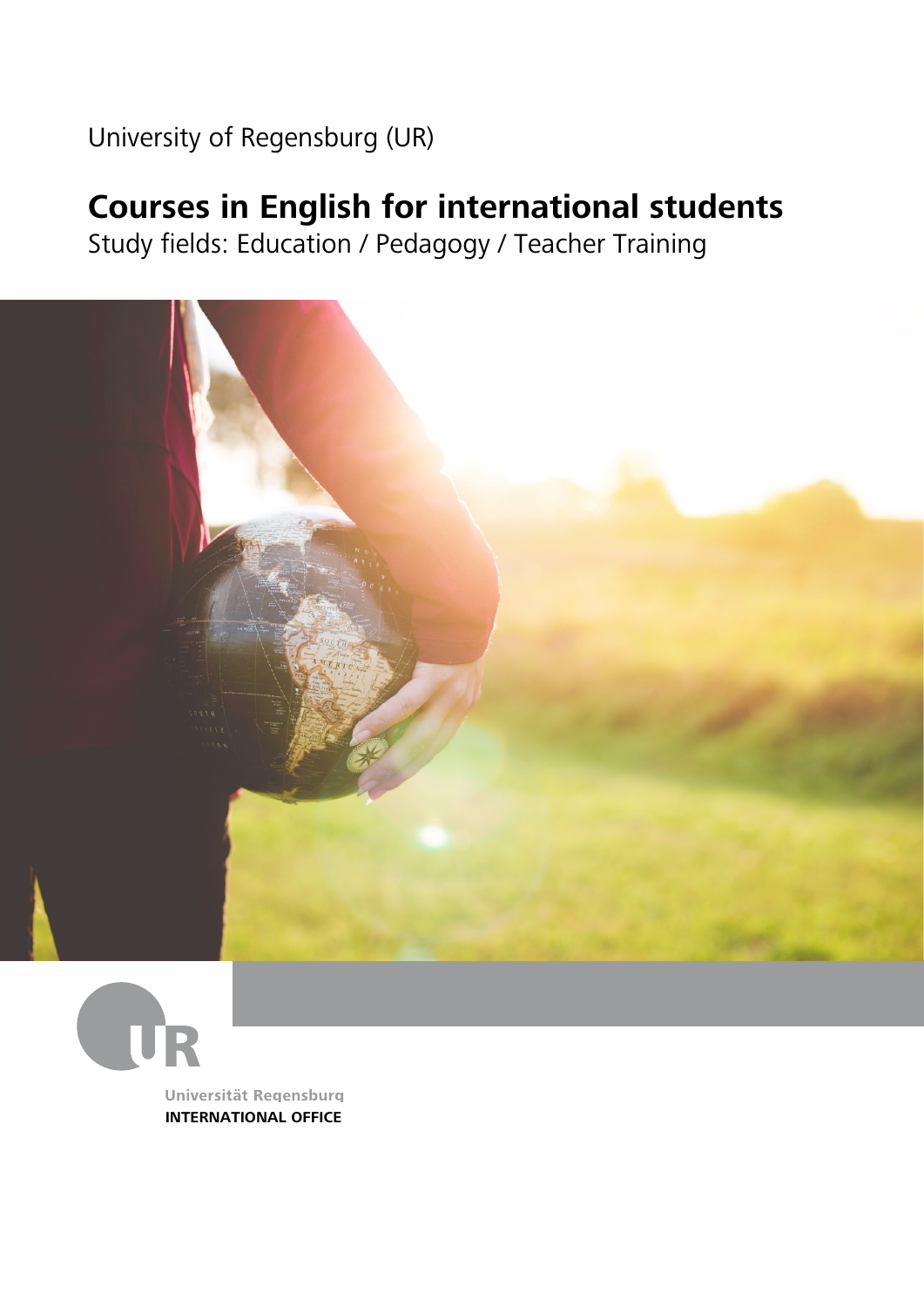# Course offer

| <b>Course Title</b>                                                                                                                                                                                  | <b>Credits</b> | winter (W),<br>summer (S)       |
|------------------------------------------------------------------------------------------------------------------------------------------------------------------------------------------------------|----------------|---------------------------------|
| Main Topics of Primary Education (seminar)                                                                                                                                                           | 6 ECTS         | W, S                            |
| Emotional Competencies of Teachers (seminar)                                                                                                                                                         | 6 ECTS         | W                               |
| School Systems in Europe and across the<br>World (seminar)                                                                                                                                           | 6 ECTS         | W, S                            |
| The Relevance of Emotional Competence in<br>Multicultural Classes (seminar)                                                                                                                          | 6 ECTS         | W, S                            |
| How do German Primary Schools and<br>Kindergarden Work? School Visits to Primary<br>Schools and Kindergarden with Different<br><b>Profiles Including Teaching Observations</b><br>(practical course) | 6 ECTS         | W, S                            |
| Classroom Management - It's more than<br>Bringing all your Ducks in a Row (seminar)                                                                                                                  | 6 ECTS         | S                               |
| <b>Independent Study Project</b>                                                                                                                                                                     | 6 ECTS         | W, S                            |
| Basics of Instructional Design (seminar for<br>students of educational studies)                                                                                                                      | 8 ECTS         | S                               |
| Specific problems of multivariate data analysis<br>(seminar for students of educational science)                                                                                                     | 8 ECTS         | S                               |
| "Europa macht Schule" (project for year-long<br>students – coordinated by German as a Foreign<br>Language)                                                                                           | 3 ECTS         | Full year project, or<br>W only |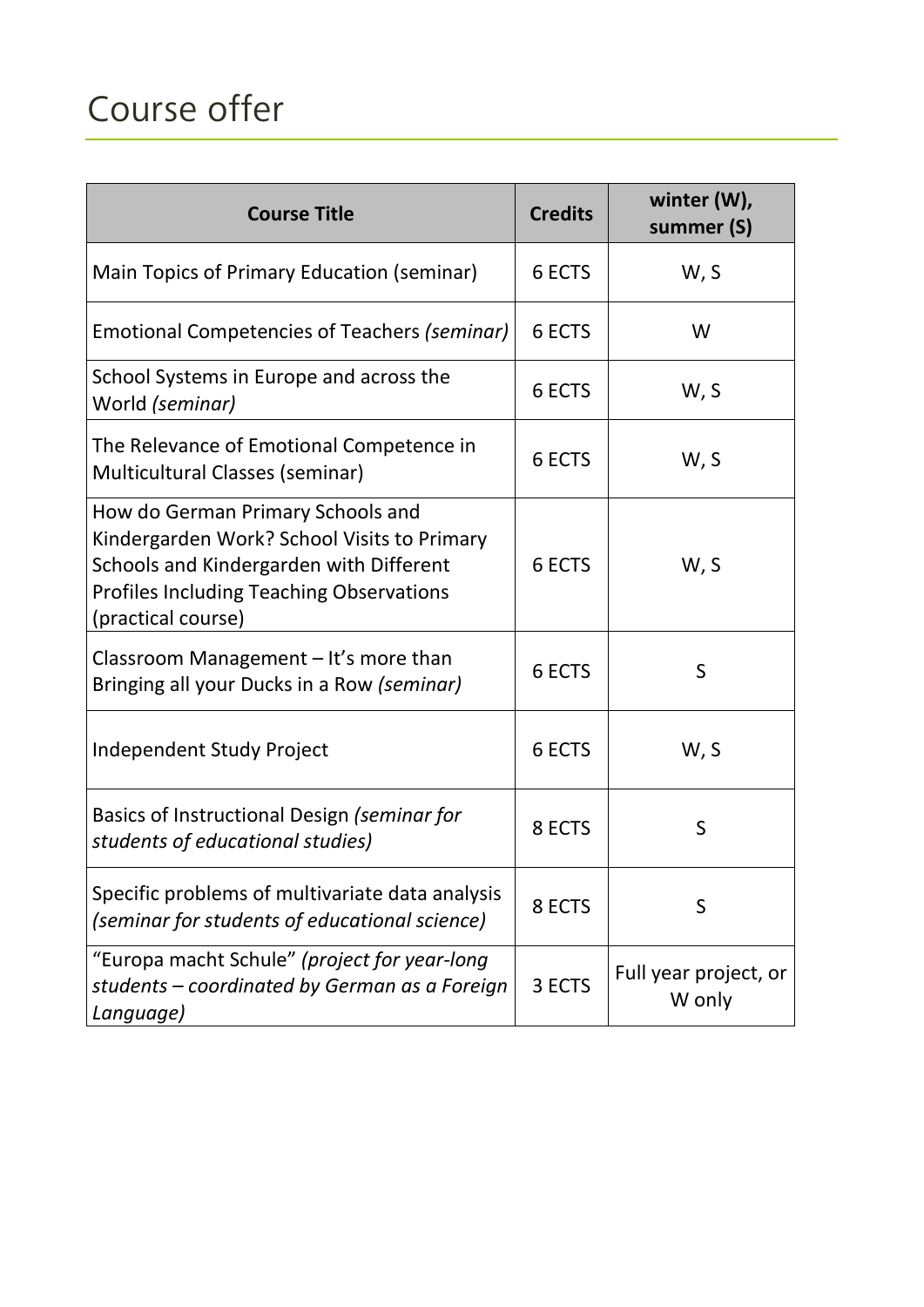### Course descriptions

#### **Main Topics of Primary Education**

After successful completion of the course, students will be able to explain the basics of important topics in primary and pre-school education (e.g., alternative educational concepts such as Montessori and Waldorf education, classroom management, inclusion, school systems, the transition from pre-school to primary school, digitalisation in the classroom, migration and education, etc.). The focus is on aspects of different theories as well as resulting consequences for teaching in school and pre-school. The individual sessions of the course are held by different lecturers.

2h/week

#### **Emotional Competencies of Teachers**

Teachers are crucial to the success of their students? Many students ask themselves the question - What do I have to bring with me? Knowledge and/or ability - What really constitutes teaching competence? It is not only the specialist knowledge that can make a teacher a "success factor" for the students. Neither theoretical knowledge nor prefabricated teaching concepts alone guarantee good teaching. It depends on things like motivation, relationship levels, the teacher's appearance and much more. When it comes to the competences of teachers, the literature contains various definitions and classifications. In this seminar different approaches to the competences of a teacher are considered and worked out. Students should gain an overview of the areas of competence of their future professional field.

2h/week

#### **School Systems in Europe and across the World**

On successful completion of this course, students will be able to explain various criteria necessary for assessing school systems, identify aspects that constitute a "good" school system, describe particular school systems in greater detail and demonstrate awareness of current challenges within the school systems such as inclusion, heterogeneity, evaluation, etc.

2h/week

#### **The Relevance of Emotional Competence in Multicultural Classes**

Have you ever wondered how teachers from other cultures teach in their classes? Have you ever considered what the term diversity within the context of the classroom means and how it can affect your teaching performance? Have you tried to become an expert or highly skilled performer in a multicultural class and needed help deciding on the best approach? Have you ever wanted to know if emotional competence is a core skill to manage sociocultural challenges and to build positive teacherstudent relationships? In this course, we will address these and many other questions. In particular, we will examine the primary literature on social learning theory, cultural diversity and emotional competence. In addition, in this course you will experience first-hand what it means to foster emotional competence and to reflect on your own competence in a multicultural setting, as well as to document your progress throughout the semester. Finally, you will research and write about the impact of emotional competence on teaching in multicultural classes.

2h/week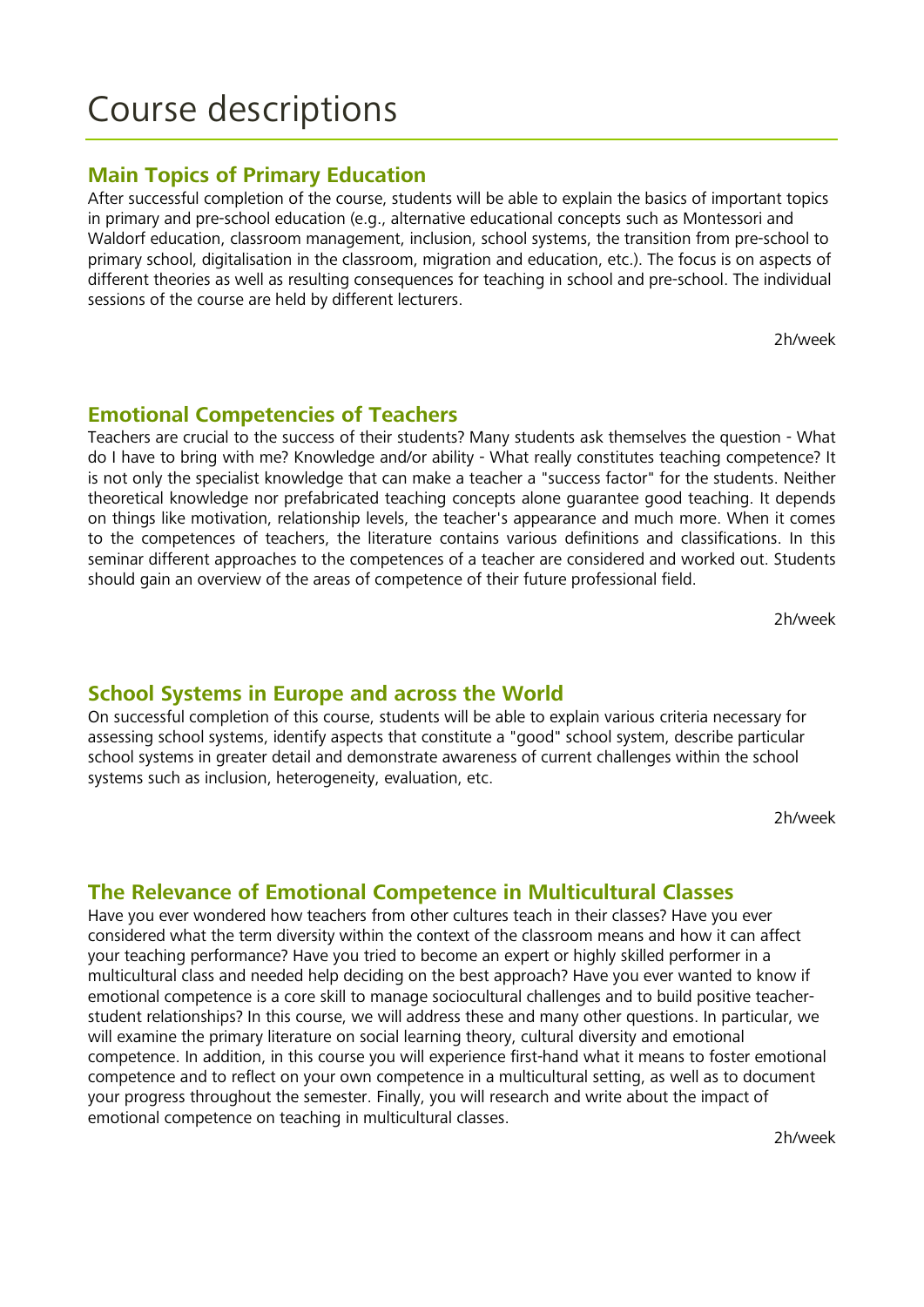#### **How do German Primary Schools and Kindergarten Work? School Visits to Primary Schools and Kindergarten with Different Profiles Including Teaching Observations**

This course is designed to give an insight into how pre-schools and primary schools work in Germany. The German school system is explained at the beginning of the course. The main focus of the course is to visit primary schools and kindergartens with different profiles. The participants observe lessons and then discuss their impressions and experiences there with the teachers and the supervising university lecturer.

4h / every other week

#### **Classroom Management – It's more than Bringing all your Ducks in a Row**

Upon successful completion of this seminar, students will know a range of strategies to prevent or reduce challenging behaviors in their classrooms, be able to name strategies to increase the engagement of all students, identify reasons for disruptive behavior, be able to plan and describe sufficient searing arrangements and classroom rules.

2h/week

#### **Independent Study**

In this course, each participant works for one semester on a pedagogical topic of their choice (e.g. also on a topic from the field of "Early Childhood Education"). The participants are supervised by a lecturer. In consultation with the supervising lecturer, the students each develop their own research question and work on it throughout the semester. In regular meetings, the progress of the work is discussed, and important questions are debated. By the end of the semester, a seminar paper on the chosen topic (approx. 25 pages) is produced, which is then assessed.

2h/week

#### **Basics of Instructional Design**

For advanced students of educational science!

In this master course various models of Instructional Design, such as problem based learning and selfdirected learning, will be discussed. In addition, theories on how Instruction can be designed will also be discussed. Important aspects are the conditions and determinants for 'good' training. Therefore, attention will be paid also to two different perspectives: the needs and characteristics of the participants of the training have, and the needs and characteristics of the trainers/teachers. In highly interactive sessions we will work together on the understanding of the theories, and use of theories for solving actual problems in the practice of education and training.

2h/week

#### **Specific problems of multivariate data analysis**

For advanced students of educational science!

The goal of the course is to provide the students with the knowledge how to use socio-scientific methods for empirical research projects. Therefore, the course combines multivariate methods with basic univariate methods. Of course, the majority of these methods can be used in numerous job-related activities as well. Requirement for the course is a basic knowledge in the field of quantitative methods. Particular statistical procedures will be discussed with respect to their practical application and existing questions will be resolved.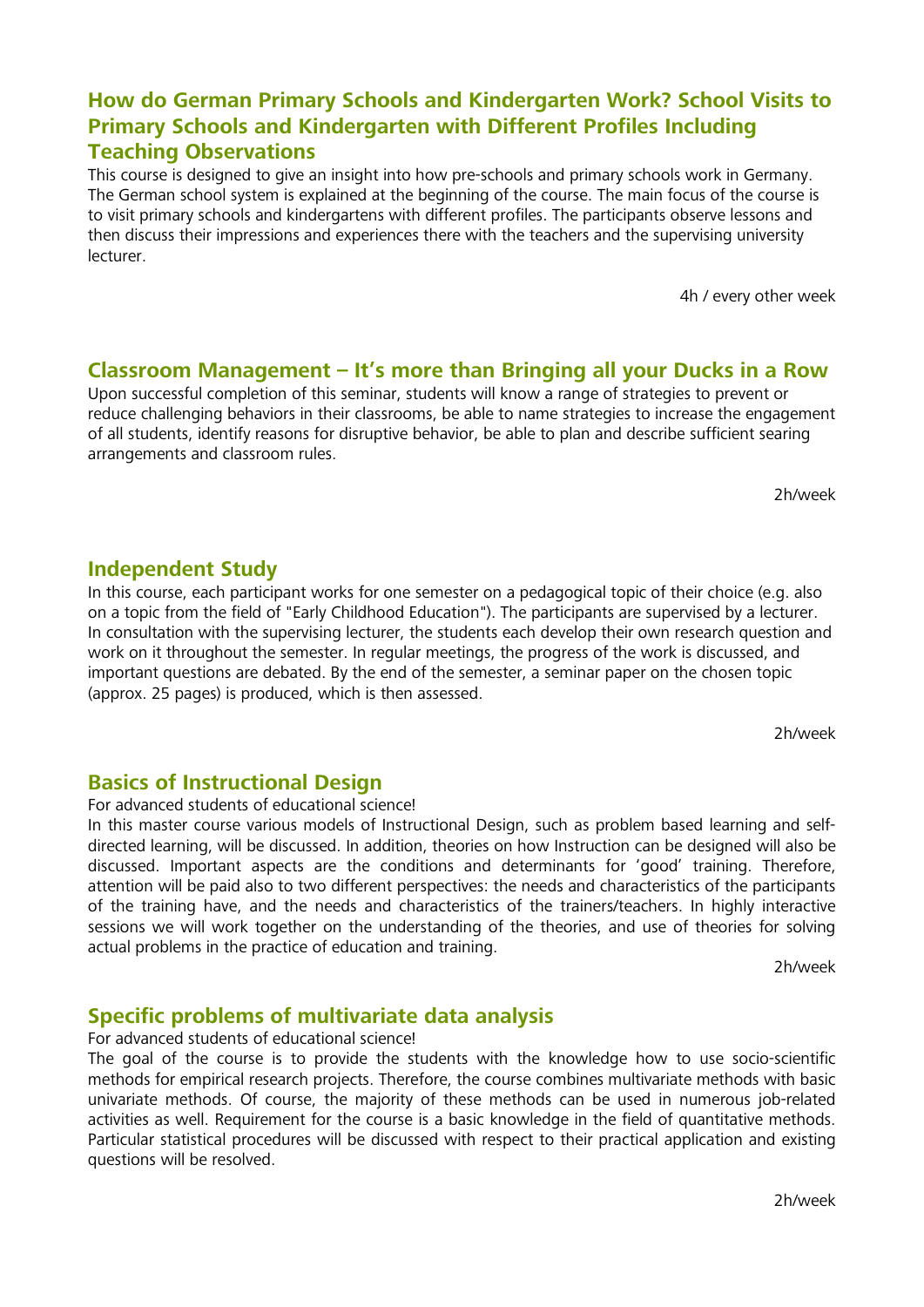#### **"Europa macht Schule"**

"Europa macht Schule" offers international students the opportunity to carry out a cultural project at a school in Germany, i.e. to get to know a German school "from the inside". This program, which promotes encounters between Europeans, is run by the association "Europa macht Schule e.V." and coordinated by the DAAD (German Academic Exchange Service). Students at German universities work together with a German school class and their teacher to design a project on their respective home countries and thus experience cultural exchange in a very personal way.

The aim of the program is to bring the idea of European exchange to life and to enable foreign students to come into direct contact with teachers and students. It sees itself as a supplement to the study visit of European guest students in Germany and makes Europe, its people, its cultures personally tangible for all participants.

The project seminar corresponds to 30 teaching units (2 SWS). Students who have completed at least 60% (including the obligatory pedagogical-intercultural preparatory seminar) and have submitted a final report will receive a certificate of participation, a certificate with 3 ECTS and, as a rule, an expense allowance of €50 through the German Academic Exchange Service.

A program run usually lasts two semesters. For students who stay in Germany for only during the winter semester, the program is shortened accordingly.